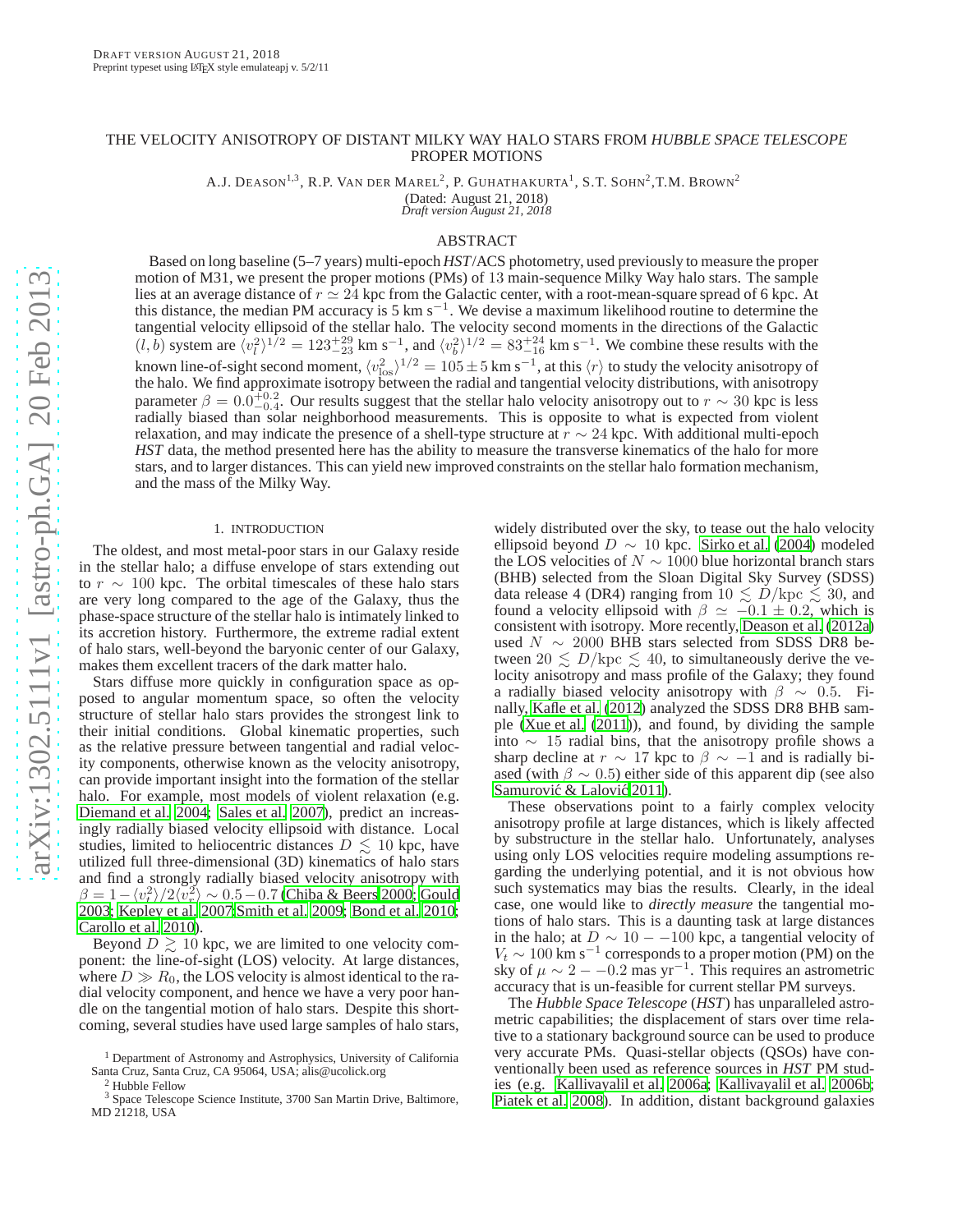

<span id="page-1-0"></span>**Figure 1.** Color–magnitude diagrams (CMDs) of the three *HST*/ACS M31 fields (Spheroid, Disk and Stream), using the photometry from [Brown et al. \(2009](#page-10-16)). The black box indicates our selection of candidate foreground Milky Way halo stars. The symbols indicate the stars in each FOV which fall into our CMD selection box (11 in Spheroid, 9 in Disk and 3 in Stream). Blue squares are Milky Way halo stars, red triangles are M31 stars, and a possible Milky Way disk star is highlighted with a magenta circle (see Section [2.3\)](#page-2-0).

can also be used as stationary reference sources. The advantage of background galaxies is that there are many more of them over the *HST* field-of-view, therefore a  $\sqrt{N}$  averaging advantage means that they can potentially yield more accurate PM measurements. Galaxy positions can be difficult to measure (compared with QSOs), but [Mahmud & Anderson](#page-10-17) [\(2008](#page-10-17)) have recently developed a template-fitting technique to measure accurate positions of background galaxies. This technique has been extended by [\(Sohn et al. 2012a](#page-10-18)[,b\)](#page-10-19) to measure accurate PMs of local group galaxies using multiepoch *HST* photometry. This work has yielded unprecedented PM accuracy ( $\sim 0.01$  mas yr<sup>-1</sup>) and has been used to derive the tangential motion of M31, located at a distance of  $\sim$  770 kpc, and by extension, the total mass of the local group [\(Sohn et al. 2012a;](#page-10-18) [van der Marel et al. 2012a;](#page-10-20) [van der Marel et al. 2012b\)](#page-10-21)

In this study, we make use of the unparalleled PM accuracy achieved by [Sohn et al.](#page-10-18) [\(2012a](#page-10-18)), to extract the PMs of *individual halo stars* in the foreground of these *HST*/ACS fields. The *HST* fields are small, but deep, which allows us to study foreground main-sequence (MS) halo stars. This is in contrast to spectroscopic studies, which cannot go deep enough to study this dominant stellar halo population. For the first time, we are able to directly measure the tangential motions of distant, field halo stars.

The paper is arranged as follows. In Section 2 we describe the multi-epoch *HST*/ACS imaging, and the techniques used to extract PMs of halo stars in these fields. In Section 3 we describe our analysis of the halo stars, and outline our maximum likelihood routine used to determine the halo velocity ellipsoid. Section 4 describes our results, and in Section 5 we discuss the implications of our derived halo velocity anisotropy. Finally, we summarize our main findings in Section 6.

## 2. *HST* DATA

The data employed in our analysis come from three *HST* observing programs: GO-9453, GO-10265 (PI: T.Brown), and GO-11684 (PI: R.P. van der Marel). Programs GO-9453 and GO-10265 obtained deep optical imaging of three fields in M31 (Spheroid, Disk and Stream: see Figure [1\)](#page-1-0) in two filters (F606W and F814W) using *HST* ACS/WFC, with the primary goal of measuring the star formation history in these fields. The observations and data reduction are de-

scribed in [Brown et al.](#page-10-22) [\(2006\)](#page-10-22), and point source catalogs were distributed in [Brown et al. \(2009](#page-10-16)). Program GO-11684 reobserved these fields using *HST* ACS/WFC and WFC3/UVIS in order to measure the proper motions of their stars and M31 itself. These data provides five to seven year baselines with respect to the pre-existing first-epoch data. The second-epoch observations, data reduction, and determination of proper motions are described in [Sohn et al. \(2012a\)](#page-10-18) (and see below).

## 2.1. *Proper Motions*

During the course of the [Sohn et al. \(2012a\)](#page-10-18) M31 PM study, PM catalogs for *individual* stars in the three *HST* fields were created. As the M31 stars were used to align first- and secondepoch data in the [Sohn et al.](#page-10-18) [\(2012a\)](#page-10-18) study, these PMs are measured relative to the M31 stars. To obtain absolute PMs, we added the mean absolute PMs of the M31 stars for each field. For this we used the values reported by [Sohn et al.](#page-10-18) [\(2012a\)](#page-10-18), as determined with respect to stationary background galaxies. The PM errors were calculated based on the positional repeatability seen in the multiple first-epoch ACS/WFC measurements. We adopt similar errors for WFC3/UVIS as for ACS/WFC, which may be a slight overestimate since the WFC3/UVIS pixel scale is smaller.

In the following section we select potential foreground Milky Way halo stars in the three *HST*/ACS fields. The proper motions of these stars are then extracted by cross-matching with the [Sohn et al. \(2012a\)](#page-10-18) catalog of individual star PM measurements. In the magnitude range under consideration  $(21.5 \lesssim m_{\rm F814W} \lesssim 25.5$ ; see below), the average uncertainty in the proper motion measurements is  $\sigma_{\mu} \sim 0.05$  mas yr<sup>-1</sup>. The corresponding velocity error depends on the distance, but for example is only 5 km s<sup>-1</sup> at  $D = 20$  kpc. This is considerably more accurate than previous proper motion measurements of individual stars in the halo (with  $\sigma_{\mu} \sim 1 - -4$  mas yr<sup>−</sup><sup>1</sup> ; see e.g. [Munn et al. 2004](#page-10-23); [Casetti-Dinescu et al. 2006](#page-10-24); [Bramich et al. 2008](#page-10-25))

## 2.2. *Selection of Foreground Milky Way Halo Stars*

We select candidate foreground Milky Way halo stars using the color-magnitude diagrams (CMDs) of the *HST*/ACS M31 fields. The main-sequence turn-off (MSTO) for Milky Way halo stars is located at brighter (apparent) magnitudes than the M31 MSTO, but at similar colors blue-ward of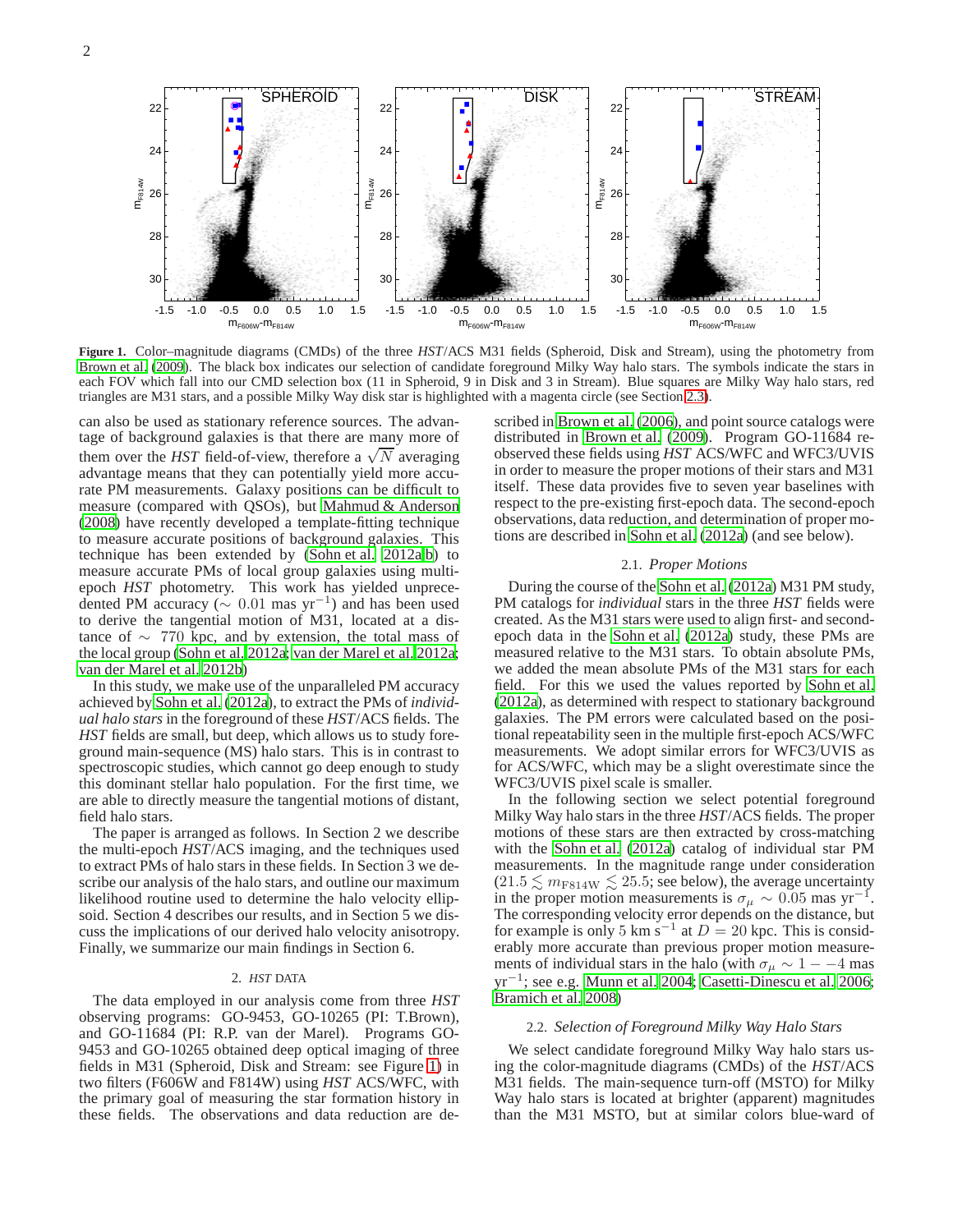| Field    | RA (J2000)  | <b>DEC</b> (J2000) | $m_{\rm F814W}$ | $m_{\rm F606W}$ | $\mu_l$ [mas yr <sup>-1</sup> ] | $\mu_b$ [mas yr <sup>-1</sup> ] | Class    | Ref             |
|----------|-------------|--------------------|-----------------|-----------------|---------------------------------|---------------------------------|----------|-----------------|
| Spheroid |             |                    |                 |                 |                                 |                                 |          |                 |
|          | 00:46:00.25 | $+40:41:37.88$     | 24.05           | 23.66           | $-0.09 \pm 0.05$                | $-1.47 \pm 0.06$                | Halo     |                 |
|          | 00:46:01.47 | $+40:41:35.53$     | 21.86           | 21.45           | $-1.96 \pm 0.04$                | $-2.08 \pm 0.04$                | MW Disk? |                 |
|          | 00:46:03.79 | $+40:41:22.81$     | 22.53           | 22.19           | $1.36 \pm 0.02$                 | $-1.33 \pm 0.02$                | Halo     |                 |
|          | 00:46:03.67 | $+40:41:56.60$     | 22.88           | 22.52           | $2.12 \pm 0.03$                 | $-0.82 \pm 0.02$                | Halo     |                 |
|          | 00:46:04.91 | $+40:41:55.88$     | 23.79           | 23.46           | $-0.19 \pm 0.04$                | $-0.42 \pm 0.03$                | M31      | V60(B04)        |
|          | 00:46:04.92 | $+40:42:47.16$     | 24.23           | 23.89           | $0.21 \pm 0.03$                 | $-0.28 \pm 0.03$                | M31      |                 |
|          | 00:46:06.41 | $+40:42:15.07$     | 22.53           | 22.06           | $1.45 \pm 0.02$                 | $-0.90 \pm 0.02$                | Halo     |                 |
|          | 00:46:05.14 | $+40:43:37.19$     | 21.82           | 21.47           | $3.91 \pm 0.02$                 | $-1.59 \pm 0.02$                | Halo     |                 |
|          | 00:46:10.05 | $+40:43:06.01$     | 22.94           | 22.42           | $0.19 \pm 0.03$                 | $+0.22 \pm 0.03$                | M31      | V118 (B04; K06) |
|          | 00:46:12.92 | $+40:41:22.51$     | 22.92           | 22.61           | $1.88 \pm 0.06$                 | $-2.83 \pm 0.06$                | Halo     |                 |
|          | 00:46:12.06 | $+40:42:25.05$     | 24.62           | 24.23           | $-0.06 \pm 0.06$                | $+0.12 \pm 0.05$                | M31      |                 |
| Disk     |             |                    |                 |                 |                                 |                                 |          |                 |
|          | 00:49:04.66 | $+42:44:33.36$     | 25.16           | 24.65           | $+0.06 \pm 0.11$                | $+0.01 \pm 0.10$                | M31      | V5719(J11)      |
|          | 00:49:08.91 | $+42:44:13.62$     | 21.79           | 21.40           | $-0.59 \pm 0.03$                | $-1.50 \pm 0.04$                | Halo     |                 |
|          | 00:49:08.30 | $+42:44:50.44$     | 22.12           | 21.66           | $+1.03 \pm 0.04$                | $-0.78 \pm 0.04$                | Halo     |                 |
|          | 00:49:09.77 | $+42:44:51.02$     | 24.19           | 23.85           | $-0.31 \pm 0.06$                | $-0.22 \pm 0.07$                | M31      |                 |
|          | 00:49:13.50 | $+42:43:36.17$     | 22.71           | 22.35           | $-0.71 \pm 0.07$                | $-0.67 \pm 0.08$                | Halo     |                 |
|          | 00:49:11.84 | $+42:44:25.08$     | 23.00           | 22.61           | $-0.20 \pm 0.04$                | $-0.08 \pm 0.04$                | M31      |                 |
|          | 00:49:10.54 | $+42:45:25.94$     | 22.64           | 22.28           | $+0.16 \pm 0.05$                | $+0.29 \pm 0.04$                | M31      | V13779 (J11)    |
|          | 00:49:13.38 | $+42:45:56.93$     | 23.62           | 23.30           | $+2.16 \pm 0.05$                | $-0.40 \pm 0.06$                | Halo     |                 |
|          | 00:49:13.69 | $+42:45:52.07$     | 24.76           | 24.29           | $+0.64 \pm 0.07$                | $+0.58 \pm 0.06$                | Halo     |                 |
| Stream   |             |                    |                 |                 |                                 |                                 |          |                 |
|          | 00:44:15.06 | $+39:48:42.50$     | 25.38           | 24.88           | $-0.18 \pm 0.08$                | $+0.55 \pm 0.08$                | M31      |                 |
|          | 00:44:26.44 | $+39:47:33.43$     | 22.69           | 22.35           | $+0.00 \pm 0.06$                | $-1.85 \pm 0.06$                | Halo     |                 |
|          | 00:44:23.93 | $+39:46:26.25$     | 23.83           | 23.46           | $-0.43 \pm 0.05$                | $-1.13 \pm 0.07$                | Halo     |                 |
|          |             |                    |                 |                 |                                 |                                 |          |                 |

**Table 1**

<span id="page-2-1"></span>The properties of candidate foreground halo stars selected from the M31 CMDs. We give the right ascension (RA) and declination (DEC), *HST*/ACS STMAG magnitudes, Galactic PMs and designated class (Halo, MW Disk or M31 star). The RA, DEC and magnitudes come from [Brown et al. \(2009\)](#page-10-16), and the proper motions derive from the study by [Sohn et al. \(2012a\)](#page-10-18). Variables stars in M31 identified by [Brown et al.](#page-10-26) [2004](#page-10-26) (B04) and [Jeffery et al. 2011](#page-10-27) (J11) are indicated. One of these stars, V116, was also identified as an M31 member by [Kalirai et al. \(2006\)](#page-10-28) as part of the Spectroscopic and Photometric Landscape of Andromeda's Stellar Halo (SPLASH) survey.

 $m_{\rm F606W}-m_{\rm F814W} \sim -0.3$ . In Figure [1,](#page-1-0) our color-magnitude selection box is shown on the CMDs of the three M31 fields. We target halo stars in a sparsely populated region of the CMD, where we expect the least contamination from Milky Way disk stars and M31 stars. We select 13, 9 and 3 stars from the Spheroid, Disk and Stream fields respectively, giving a total of 23 candidate halo stars from the three M31 fields. The extracted PMs and *HST*/ACS STMAG magnitudes are given in Table [1.](#page-2-1)

## 2.3. Comparison with Besançon Galaxy model

<span id="page-2-0"></span>In Figure [2](#page-2-2) we compare our CMD halo star selection with the Besançon Galaxy model [\(Robin et al. 2003](#page-10-29)). We select stars from this model in a 1 deg<sup>2</sup> field-of-view (FOV) centered on M31. We convert Johnson-Cousins *UBVRI* photometry to *HST*/ACS STMAG using the relations given by [Sirianni et al.](#page-10-30) [\(2005](#page-10-30)). The stars inside our color-magnitude selection box are predominantly halo MS stars, and a small fraction (7 %) are disk stars. Most of these disk stars are intrinsically faint white dwarfs, which have similar (blue) colors to MSTO stars. Note that if we scale this 1 deg<sup>2</sup> FOV to the  $HST/ACS$  FOV then the Besancon model predicts  $N \sim 5$  halo stars per *HST* pointing. Our sample of  $N = 23$  stars from three pointings is slightly higher than this prediction; this is due to contamination by M31 stars in our sample, which we now discuss.

Figure [3](#page-3-0) shows the Galactic proper motion components of the Besançon Galaxy model stars which lie within our color-



<span id="page-2-2"></span>Figure 2. A CMD for stars in the Besançon Galaxy model. The FOV is  $1 \text{ deg}^2$  and is centered on M31. The black/gray shaded regions indicate halo stars and the magenta squares indicate disk stars (only 25% of disk stars are shown for clarity). Within our selection box, 7% of the foreground stars are disk stars.

magnitude selection box. The gray crosses are halo stars and the magenta circles are disk stars. The disk stars have a much higher spread in PM than the halo stars. This is because the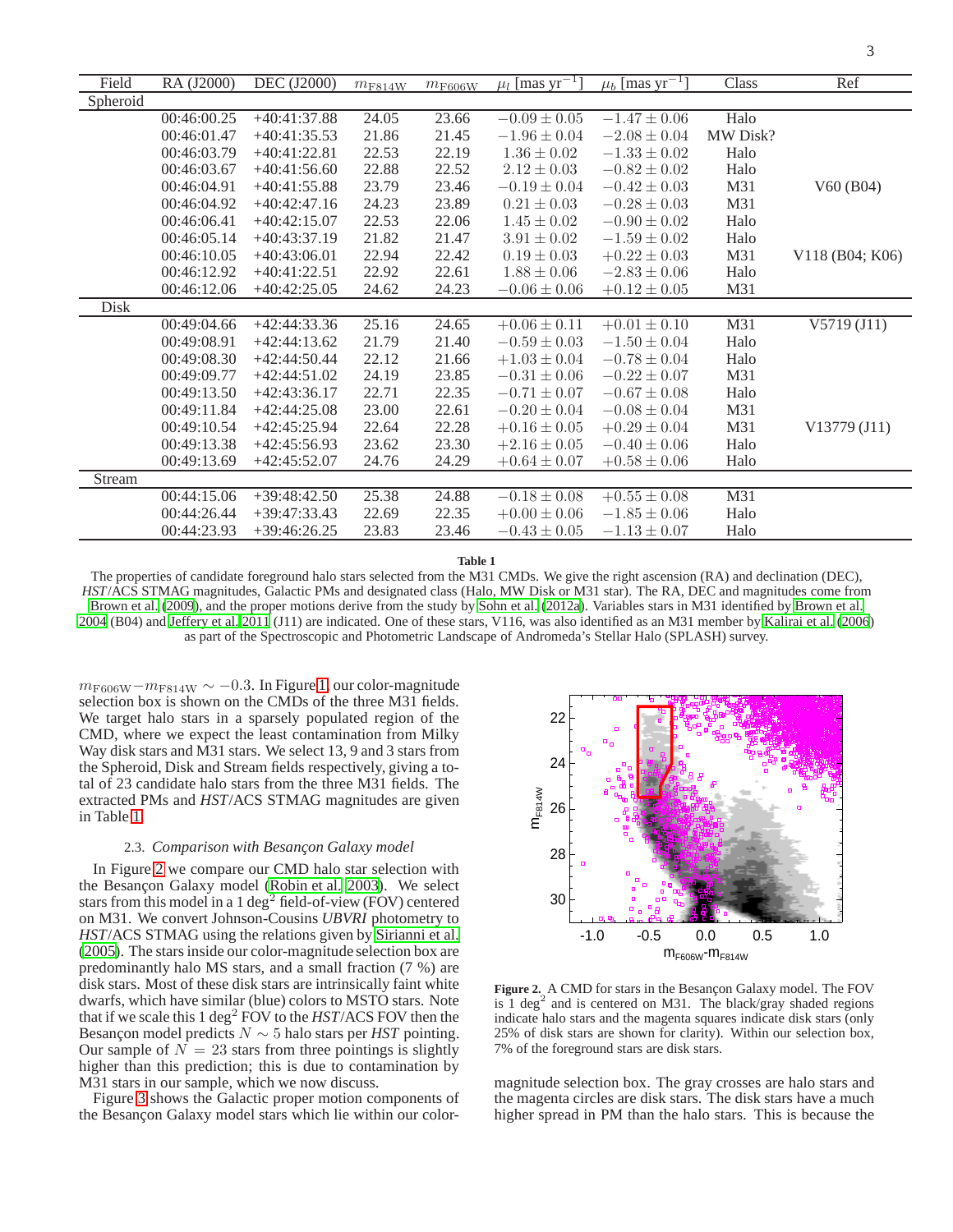

<span id="page-3-0"></span>Figure 3. Proper motions (PMs) of stars in the Besancon model in Galactic coordinates ( $\mu_l$ ,  $\mu_b$ ). The stars shown cover a 1 deg<sup>2</sup> FOV centered on M31, and fall in the CMD selection box given in Figure [1.](#page-1-0) The gray crosses are halo stars and the magenta circles are disk stars. The blue squares show the PMs of stars selected from the M31 CMDs in Figure [1.](#page-1-0) The distribution of PMs is offset in the positive  $\mu_l$  direction; this is due to the reflex motion of the Sun. There is a concentration of (9) stars with zero PM, consistent with the net PM of M31 (see [Sohn et al. 2012a](#page-10-18); [van der Marel et al. 2012a\)](#page-10-20). These stars are highlighted with red triangles, and the dashed-yellow circle shows the region in PM space consistent with M31 stars. The black contour encompasses 99% of the halo population in the Besançon model. Outside of this contour, the bias caused by including high PM disk stars becomes non-negligible. The bottom panel is a zoomin of the top panel.

stars belonging to the Milky Way disk are much closer than the halo stars, so they tend to have much larger proper motions. The black contour indicates the PM region containing 99% of the halo stars. Within this region there is a very small amount of disk contamination ( $\sim 1\%$ ), and the low PM disk stars have a negligible effect on our analysis described in Section [3](#page-3-1) (see discussion in Section [4.2.3\)](#page-7-0). The blue squares (and red triangles) show the PMs of the 23 stars selected from the *HST*/ACS images. Encouragingly, the distribution of PMs closely resembles the halo population of the Besançon model.

The dashed yellow circle indicates the region in PM space consistent with the net PM of M31  $((\mu_{l,M31}, \mu_{b,M31})$  =

 $(0.04, -0.03) \pm 0.01$  $(0.04, -0.03) \pm 0.01$  $(0.04, -0.03) \pm 0.01$  mas yr<sup>-1</sup>; [Sohn et al. 2012a](#page-10-18)<sup>4</sup>). Note that this region in PM space has a radius of  $\sim 0.5$  mas yr<sup>-1</sup>. There are  $N = 9$  stars in our sample that lie within this region, which are highlighted by red triangles. Given the uncertainties in our proper motion measurements and the internal velocity dispersion in the M31 fields ( $V_{\text{int}} \sim 125$  km  $s^{-1}$ , see [van der Marel et al. 2012a\)](#page-10-20), we find that these nine stars are typically within 3–4  $\sigma$  of the net motion of M31. In the following analysis we excise these stars from our sample as they are, presumably, horizontal branch, asymptotic giant branch and/or variable M31 stars. In fact, four of these stars have been identified as variable stars in M31 from independent studies [\(Brown et al. 2004;](#page-10-26) [Jeffery et al. 2011\)](#page-10-27).

Of the remaining  $N = 14$  stars, one lies outside the 99% contour of the Besançon model, this star is highlighted with a magenta circle. Given the prediction of 7% disk contamination from the Besançon model, it's likely that we may have  $\sim$  1 disk star in our sample of 14 stars, and the location of this star in PM space makes it the most probable candidate. In our analysis below, we only consider stars within the 99% contour defined by the Besancon model, and so we do not include this star. However, we note that these two biases in PM space (due to M31 stars and disk stars) are *fully accounted for* in our analysis. Furthermore, we verify that a slightly different choice of contour, which includes this possible disk star, does not change the final velocity ellipsoid results by more than  $\sim 15 \text{ km s}^{-1}$ , which is less than our statistical uncertainties ( $\sim 30 \text{ km s}^{-1}$ ). In the following section we outline how we model the tangential velocity components of the remaining  $N = 13$  halo stars.

#### 3. ANALYSIS

## 3.1. *Distance Calibration*

<span id="page-3-3"></span><span id="page-3-1"></span>The tangential motion of the halo stars depends on their PM and distance:  $v_t = 4.74047 \mu D$ . Here, the PM is in mas yr<sup>-1</sup> and the heliocentric distance is in kpc.

The large spread in absolute magnitude of stars near the MSTO means that we cannot determine an accurate distance to individual halo stars. Therefore, we cannot measure the velocity ellipsoid directly, despite the fact that we have very accurate PMs. However, we can determine a probability distribution function (pdf) of halo star distances, based on a suitably chosen model for the star formation history and 3D density distribution of the halo (both of which have been well constrained by existing studies). This allows a statistical determination of velocity ellipsoid, without knowing the actual 3D velocities of individual stars.

We calibrate the pdf of halo star absolute magnitudes via a two step process: First, we use suitably chosen isochrones to describe the distribution of absolute magnitudes as a function of color. Second, we translate this distribution into a continuous, analytic pdf that can be used in a maximum likelihood routine (see Section [3.2\)](#page-4-0).

#### 3.1.1. *Weighted Isochrones*

We use the [VandenBerg et al. \(2006\)](#page-10-31) isochrones, calibrated for *HST*/ACS STMAG photometry [\(Brown et al. 2005\)](#page-10-32), to model the absolute magnitudes of our selected halo stars. In Figure [4](#page-4-1) we show isochrones for a range of metallicities

<span id="page-3-2"></span><sup>4</sup> [Sohn et al. \(2012a\)](#page-10-18) gave values in the (W,N) frame. However, at the location of M31, the (W,N) and (l,b) coordinate frame are aligned to within 2 degrees.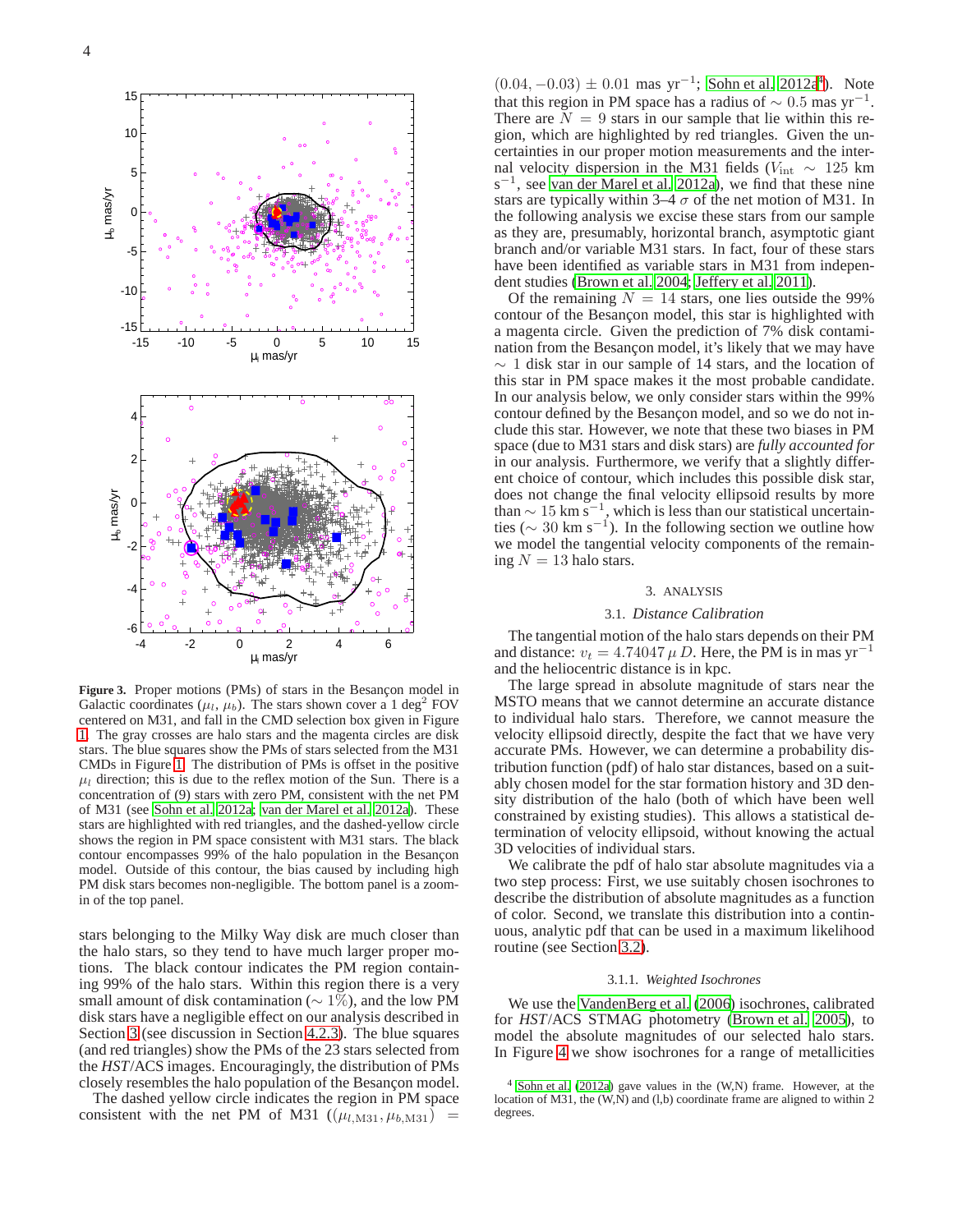

<span id="page-4-1"></span>**Figure 4.** [VandenBerg et al. \(2006\)](#page-10-31) isochrones in the *HST*/ACS STMAG system. Metallicities in the range  $-2.3 \leq$  [Fe/H]  $\leq -1.0$ are shown by the colored lines, and ages between  $10 \leq T/\text{Gyr} \leq 14$ are shown by different line styles. All these isochrones have an alpha to iron-peak element ratio  $\alpha$ /Fe] = 0.3.

 $(-2.3 \leq$  [Fe/H]  $\leq -1.0$ ) and ages (10  $\leq T/\text{Gyr} \leq 14$ ) applicable for a halo population. In the color range of our sample,  $m_{\rm F606W}-m_{\rm F814W} < -0.3$ , the halo stars are close to the MSTO, but they can also lie at fainter magnitudes on the MS, or brighter magnitudes on the red giant branch (RGB). Thus, the absolute magnitudes can range from  $3 \lesssim M_{\rm F814W} \lesssim 7.5$ , and our sample of halo stars potentially spans a distance range,  $10 \lesssim D/\text{kpc} \lesssim 100$ .

We model the absolute magnitudes of the halo stars as a function of color, and apply three weighting factors to the isochrones:

- Initial-mass-function (IMF) weight: We assume a Salpeter IMF and weight the contribution from different mass stars accordingly. Low mass MS stars thus have higher weight than higher mass RGB stars.
- Metallicity weight: We assume the halo population has a Gaussian distribution of metallicities with mean  $[Fe/H] = -1.9$  and dispersion  $\sigma = 0.5$  (see e.g. [Xue et al. 2008\)](#page-10-33). We assume the metallicity distribution is constant with radius; this is in good agreement with recent studies which find no significant metallicity gradient in the stellar halo (Ma Z. et al. in preparation).
- Age weight: We weight the different age isochrones by assuming a Gaussian distribution of ages with mean  $\langle T \rangle$  = 12 Gyr and dispersion  $\sigma$  = 2 Gyr (see e.g. [Kalirai 2012\)](#page-10-34).

In Fig. [5](#page-5-0) we show the absolute magnitude distribution in six color bins, weighted by IMF, metallicity and age. The dashed blue line shows a double-Gaussian fit to each color bin. At redder colors the distribution of absolute magnitudes separates into the MS and RGB populations, while at bluer colors the populations merge into the MSTO.

### 3.1.2. *Analytic absolute magnitude calibration*

In Figure [6](#page-5-1) we show the parameters from the double-Gaussian fits (amplitude, mean and sigma) for both the RGB and MS populations as a function of color. The dashed red lines are polynomial (second or third order) fits to the relations. We use these polynomial relations to define a continuous, double-Gaussian pdf for absolute magnitude as a function of color:

<span id="page-4-3"></span>
$$
G(M_{\text{F814W}}|m_{\text{F606W}} - m_{\text{F814W}}) = G_1(A_1, M_1, \sigma_1, M_{\text{F814W}}) + G_2(A_2, M_2, \sigma_2, M_{\text{F814W}})
$$
(1)

where,  $G(A, M, \sigma, x) = A \exp \left[ - (x - M)^2 / (2 \sigma^2) \right]$ , and A, M and  $\sigma$  (amplitude, mean and sigma) are polynomial functions of  $m_{\text{F606W}} - m_{\text{F814W}}$  color.

The red squares in Figure 5. show the absolute magnitude distributions reproduced by our analytic model. These are in good agreement with the (non-analytic) distributions derived from the weighted isochrones.

In the following section, our absolute magnitude pdf is used in a maximum likelihood routine to determine the tangential components of the halo velocity ellipsoid.

#### 3.2. *Maximum Likelihood Method*

<span id="page-4-0"></span>In this section, we outline the maximum likelihood method used to derive the tangential velocity ellipsoid components of the Milky Way halo. We assume that the velocity distribution in the plane of the sky follows a Gaussian distribution, with constant  $(\sigma_l, \sigma_b, v_{l,0}, v_{b,0})$  over the radial range spanned by our data:

<span id="page-4-2"></span>
$$
F_v(v_l, v_b) \propto \exp\left[-\frac{\left(v_l - v_{l,0}\right)^2}{2\sigma_l^2}\right] \exp\left[-\frac{\left(v_b - v_{b,0}\right)^2}{2\sigma_b^2}\right] \tag{2}
$$

In the halo, where  $D \gg R_0 \simeq 8.5$  kpc, the Galactic coordinates, l, b are good approximations to the spherical coordinates,  $\phi$ ,  $\theta$  respectively. For each star, there are six observables: the angular position on the sky  $(l, b)$ , the PM  $(\mu_l, \mu_b)$ , and the two photometric magnitudes  $(m<sub>F814W</sub>, m<sub>F606W</sub>)$ . Observed heliocentric velocities are converted to Galactocentric ones by assuming a circular speed of 240 km s<sup>-1</sup> (e.g. [Reid et al. 2009;](#page-10-35) [McMillan 2011](#page-10-36); Schönrich 2012) at the position of the sun ( $R_0 = 8.5$  kpc) with a solar peculiar motion  $(U, V, W) = (11.1, 12.24, 7.25)$  km s<sup>-1</sup> (Schönrich et al. 2010). Here,  $U$  is directed toward the Galactic center,  $V$  is positive in the direction of Galactic rotation and  $W$  is positive towards the North Galactic Pole. In the direction of M31, the velocity of the sun projects to:  $(v_l, v_b) = (-139.5, 83.7)$  km s<sup>-1</sup>.

The halo pdf at fixed  $m_{\text{F606W}} - m_{\text{F814W}}$  color, in increments of absolute magnitude, apparent magnitude, Galactic PM and solid angle,  $F(y)$ , where y is defined as  $y =$  $y(M_{\rm F814W}, m_{\rm F814W}, \mu_l, \mu_b, \Omega)$ , is given by:

$$
F \, \Delta \mathbf{y} \propto F_v \, \rho \, D^5 \, G \, \Delta \mathbf{y} \tag{3}
$$

Here,  $D = D(M_{\text{F814W}}, m_{\text{F814W}})$  is the heliocentric distance,  $F_v = F_v(D, \mu_l, \mu_b)$  is the velocity distribution func-tion given in Equation [2,](#page-4-2)  $\rho = \rho(D, l, b)$  is the density distribution of halo stars,  $G = G(M_{\text{F814W}}|m_{\text{F606W}} - m_{\text{F814W}})$ is the absolute magnitude pdf defined in Equation [1](#page-4-3) and  $\Delta y = \Delta M_{F814W} \Delta m_{F814W} \Delta \mu_l \Delta \mu_b \Delta \Omega$  is the volume element. We assume the halo stars follow the broken power-law density profile derived by [Deason et al. \(2011b](#page-10-39)), but we comment on the effect of the density profile parameterization on our results in Section [4.2.2.](#page-7-1) We marginalize over the absolute magnitude coordinate,  $\bar{F} = \int \vec{F} dM_{F814W}$ , and define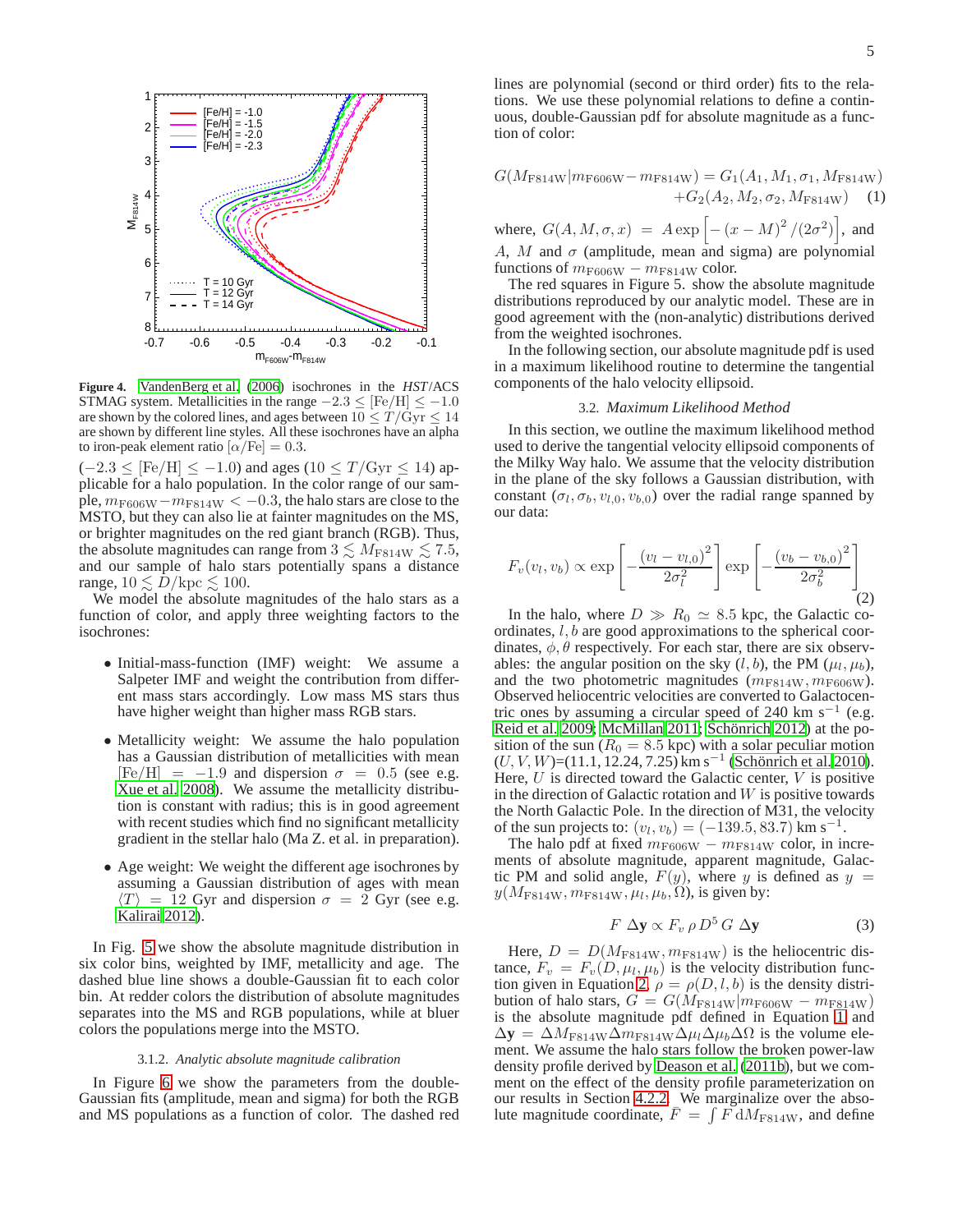

<span id="page-5-0"></span>**Figure 5.** The  $M_{F814W}$  absolute magnitude distribution of the [VandenBerg et al. \(2006](#page-10-31)) isochrones in six color bins. The MSTO dominates at bluer colors, while at redder colors the MS and RGB populations separate into two distinct populations. The blue lines show double-Gaussian fits to the distributions. The red squares indicate the distributions reproduced by our analytic model (see Equation [1\)](#page-4-3) in these six color bins.



<span id="page-5-1"></span>**Figure 6.** The Gaussian parameters (amplitude, mean and sigma), which define the RGB and MS absolute magnitude calibrations, are shown as a function of color. The dashed-red lines show continuous polynomial fits (second or third order) to the relations.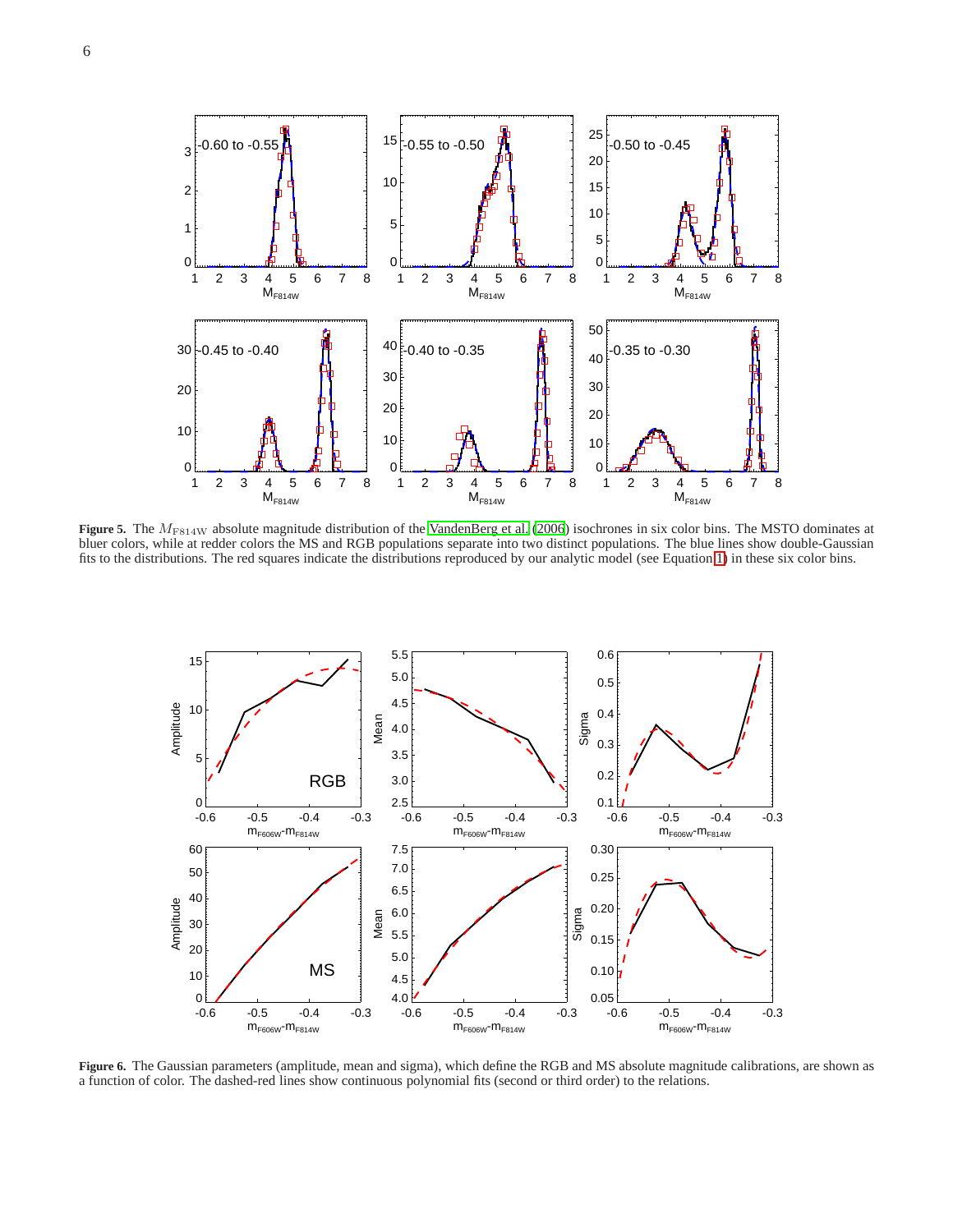

<span id="page-6-1"></span>**Figure 7.** Likelihood contours for the halo velocity ellipsoid in the plane of the sky. The shaded gray regions and solid lines show the  $1\sigma$  and  $2\sigma$  confidence intervals, and the black crosses indicate the maximum likelihood parameters.

the likelihood function:

<span id="page-6-0"></span>
$$
L = \prod \bar{F}(\sigma_l, \sigma_b, v_{l,0}, v_{b,0}, \mathbf{x}) \tag{4}
$$

Here, **x** denotes the observables  $(m_{F814W}, m_{F606W}$  −  $m_{\text{F814W}}, \mu_l, \mu_b, l, b$ , and  $\sigma_l, \sigma_b, v_{l,0}, v_{b,0}$  are free parameters. We use a brute force grid method to find the maximum likelihood parameters. The net motion in Galactic latitude,  $v_{h,0}$ , is set to zero, while we allow for net motion in Galactic longitude,  $v_{l,0} \sim -v_{\phi,0}$ , which approximates the net rotational velocity of the halo.

The kinematical biases that we have introduced (see Figure [3\)](#page-3-0) are accounted for through a renormalization of the likelihood function over the region in observable-space that passes our cuts. In Equation [4,](#page-6-0)  $F(p, x)$  is the normalized probability that a star exists at observables **x**, given model parameters  $p = (\sigma_l, \sigma_b, v_{l,0}, v_{b,0})$ . We define  $F_{\text{sel}}(\mathbf{x})$  as our selection function, which states the probability that a star with observables **x** is in our sample. Thus,  $F_{\text{sel}}(\mathbf{x})$  is 1 or 0, depending on our adopted cuts. The normalized probability that a star is found in our sample, at observables **x**, given model parameters p is given by:  $F(p, \mathbf{x})F_{\text{sel}}(\mathbf{x})/N(p)$ . Here,  $N(p) = \int_{\mathbf{x}_c} \bar{F}(p, \mathbf{x}) F_{\text{sel}}(\mathbf{x})$  is the normalization factor, and  $\mathbf{x}_c$ denotes the region in **x**-space that passes our selection cuts. We calculate these integrals numerically. This procedure reduces the likelihood to:

$$
L = \prod \frac{\bar{F}(p, \mathbf{x})}{N(p)} \tag{5}
$$

since, by definition,  $F_{\text{sel}}(\mathbf{x}_i) = 1$  for any star  $i = 1, ..., N$  that makes it into our sample.

In the following Section, we discuss the results of applying this maximum likelihood algorithm to our sample of halo stars.

#### 4. HALO VELOCITY ANISOTROPY

#### 4.1. *Results*

In Figure [7](#page-6-1) we show the results of our maximum likelihood analysis (see also Table [2\)](#page-7-2). The resulting velocity

moments<sup>[5](#page-6-2)</sup> in the plane of the sky are:  $\sigma_b = 83^{+24}_{-16}$  km  $s^{-1}$ ,  $\sigma_l = 94^{+28}_{-18}$  km  $s^{-1}$ , and  $v_{l,0} = -75^{+28}_{-29}$  km  $s^{-1}$ . We calculate the mean and root-mean-square spread of the halo star distances using the pdf of our favored parameters, e.g.  $\langle D \rangle = 1/N \sum_{i=1}^{N} \int F_{ml} D \mathrm{d}D$ , where  $F_{ml}$  denotes the pdf assuming our maximum likelihood parameters. We find  $\overline{\langle D \rangle} = 19 \pm 1$  kpc and  $\sigma_D = 6 \pm 2$  kpc. In Galactocentric radii, this corresponds to  $r \sim 24$  kpc.

Our maximum likelihood velocity ellipsoid quantities are converted into a spherical polar coordinate system using a Monte Carlo method. We generate stars which follow the stel-lar halo density profile [\(Deason et al. 2011b\)](#page-10-39), and assign  $v_l$ and  $v<sub>b</sub>$  velocity distributions drawn from our likelihood constraints on  $\sigma_l, \sigma_b$  and  $v_{l,0}$ . In the approximate distance range of our sample,  $10 \le D/\text{kpc} \le 30$ , the LOS velocity distribution of stellar halo stars, is approximately Gaussian with  $\sigma_{\text{los}} = 105 \pm 5 \text{ km s}^{-1}$  (see [Sirko et al. 2004;](#page-10-8) [Xue et al. 2008](#page-10-33); [Brown et al. 2010\)](#page-10-40); we apply this LOS velocity distribution to our Monte Carlo samples. The  $v_r$ ,  $v_\theta$ ,  $v_\phi$  velocity components are then calculated from the generated star positions and  $v_{\text{los}}$ ,  $v_b$ ,  $v_l$  velocities. In Table [2](#page-7-2) we show the resulting velocity ellipsoids in spherical polar coordinates. As expected, the  $v_{\theta}$ ,  $v_{\phi}$  velocity distributions closely follow the  $v_{b}$ ,  $v_{l}$  coordinates.

To calculate the velocity anisotropy we consider the ratio of tangential and radial pressures, i.e.  $\langle V_t^2 \rangle / \langle V_r^2 \rangle$ , where  $\langle V_t^2 \rangle = \sigma_\phi^2 + \langle v_\phi \rangle^2 + \sigma_\theta^2$ . The resulting velocity anisotropy suggests isotropic velocity pressure, with  $\langle V_t^2 \rangle / \langle V_r^2 \rangle$  =  $1.0^{+0.2}_{-0.1}$  or  $\beta = 0.0^{+0.2}_{-0.4}$ , this is in contrast to the highly radial values found in the solar neighborhood:  $\beta \sim 0.7$ or  $(\sigma_r, \sigma_\phi, \sigma_\theta) \sim (140, 80, 80) \text{ km s}^{-1}$  [\(Smith et al. 2009](#page-10-5); [Bond et al. 2010;](#page-10-6) [Carollo et al. 2010\)](#page-10-7). However, several studies estimating velocity anisotropy from LOS velocity alone, in the distance range,  $10 \le D/\text{kpc} \le 30$ , also find a *more tangential* velocity ellipsoid than the solar neighborhood [\(Sirko et al. 2004;](#page-10-8) [Deason et al. 2011a;](#page-10-41) [Kafle et al. 2012](#page-10-10)). We note that a significant contribution to the tangential pressure comes from angular momentum, as  $v_{\phi} \sim 70 \text{ km s}^{-1}$ . In the following section, we discuss some potential systematics which could bias our results. Encouragingly, we find that systematics play a minor role in the total error budget.

## 4.2. *Possible Systematics*

## 4.2.1. *Stellar Isochrones*

In Section [3.1](#page-3-3) we use the [VandenBerg et al.](#page-10-31) [\(2006\)](#page-10-31) isochrones to calibrate our halo star distances. This analysis relies on our assumptions of metallicity and age for the stellar halo. We adopt isochrones applicable to an old ( $T = 12 \pm 2$ ) Gyr) and metal-poor ( $[Fe/H] = -1.9 \pm 0.5$ ) stellar population, but it is worth remarking how these assumptions may affect our results. Older and/or more metal-rich populations have fainter absolute magnitudes and hence higher weight is given to smaller distances in our analysis (and therefore, lower velocities). For example, the isochrones in the Besancon model assume a similar halo metallicity distribution ( $[Fe/H] = -1.78 \pm 0.5$ ), but assume an older 14 Gyr age population. If we adopt this absolute magnitude calibration in our likelihood analysis, then our velocity ellipsoid parameters are decreased by  $(\Delta \sigma_l, \Delta \sigma_b) = (-3, -5)$  km s<sup>-1</sup>. Sim-

<span id="page-6-2"></span><sup>&</sup>lt;sup>5</sup> We also applied our likelihood method setting  $\langle v_l \rangle \sim -\langle v_{\phi} \rangle = 0$ . This yields higher  $\sigma_{\phi}$ , but the same answer for  $\sigma_{\phi}^2 + \langle v_{\phi} \rangle^2$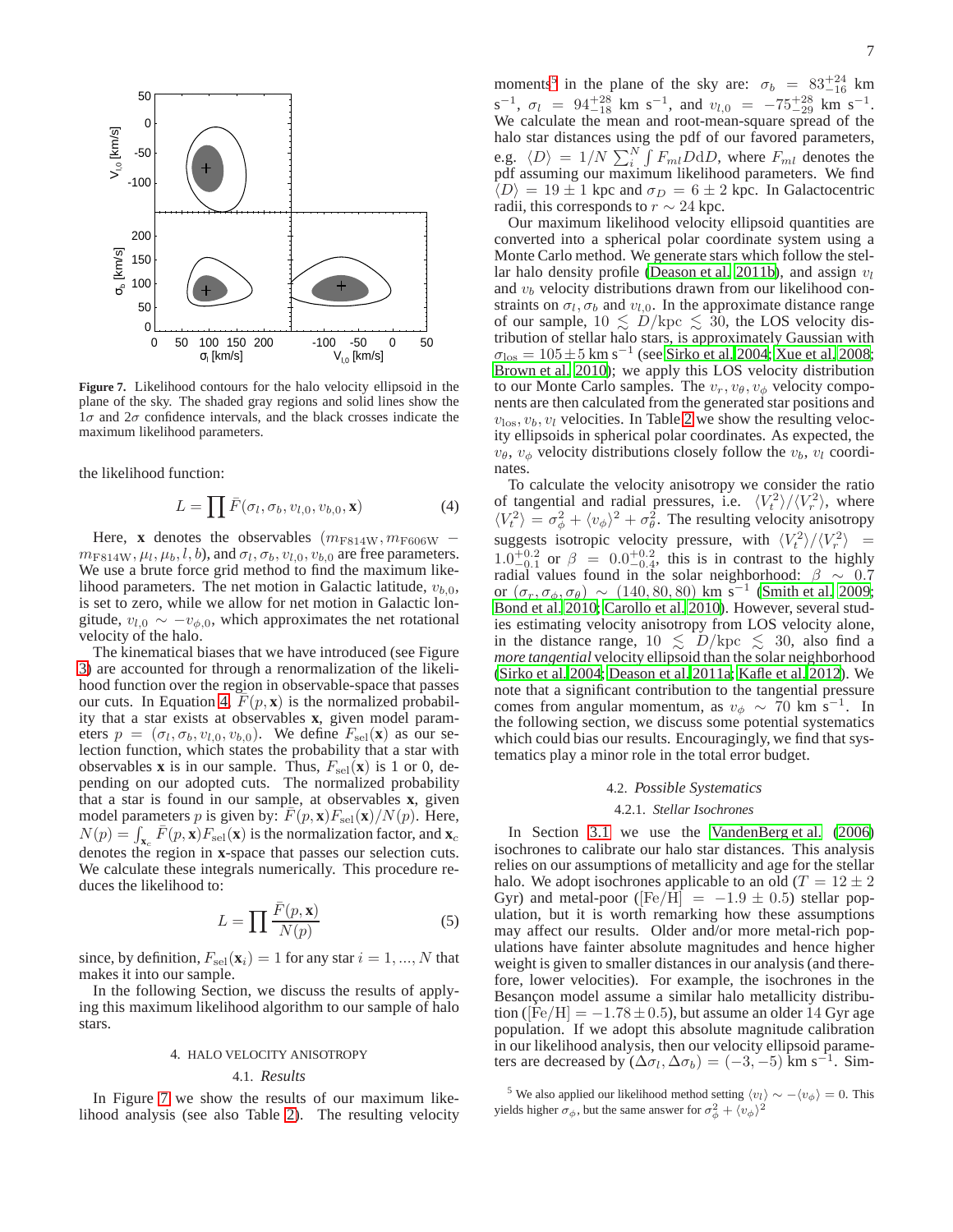| Velocity Ellipsoid [ $km s^{-1}$ ] |                   |  |                                                                                                                                                                                                                          |                                             |  |  |  |  |  |  |
|------------------------------------|-------------------|--|--------------------------------------------------------------------------------------------------------------------------------------------------------------------------------------------------------------------------|---------------------------------------------|--|--|--|--|--|--|
| Galactic                           |                   |  | $\langle v_{\rm los}^2 \rangle^{1/2} = 105^{+5}_{-5}$ $\langle v_{\rm b}^2 \rangle^{1/2} = 83^{+24}_{-16}$ $\langle v_{\rm t}^2 \rangle^{1/2} = 123^{+29}_{-23}$                                                         | $\langle v_l \rangle = -75^{+28}_{-29}$     |  |  |  |  |  |  |
|                                    |                   |  | Spherical polars $\langle v_x^2 \rangle^{1/2} = 107^{+6}_{-5}$ $\langle v_a^2 \rangle^{1/2} = 86^{+22}_{-16}$ $\langle v_a^2 \rangle^{1/2} = 121^{+28}_{-21}$                                                            | $\langle v_{\phi} \rangle = 73^{+28}_{-27}$ |  |  |  |  |  |  |
| <b>Velocity Anisotropy</b>         |                   |  |                                                                                                                                                                                                                          |                                             |  |  |  |  |  |  |
|                                    |                   |  | $\beta = 0.0^{+0.2}_{-0.4} \qquad \sqrt{\frac{\langle v_{\nu}^2 \rangle}{\langle v_{\nu}^2 \rangle}} = 1.0^{+0.2}_{-0.1} \qquad \sqrt{\frac{\langle v_{\phi}^2 \rangle}{\langle v_{\nu}^2 \rangle}} = 1.4^{+0.4}_{-0.3}$ |                                             |  |  |  |  |  |  |
| <b>Position</b>                    |                   |  |                                                                                                                                                                                                                          |                                             |  |  |  |  |  |  |
|                                    | $l = 121^{\circ}$ |  | $b = -21^{\circ}$ $\langle D \rangle = 19 \pm 1 \pm 6$ kpc $\langle r \rangle = 24 \pm 1 \pm 6$ kpc                                                                                                                      |                                             |  |  |  |  |  |  |

#### **Table 2**

<span id="page-7-2"></span>Summary of our main results. We give the velocity ellipsoid in Galactic and spherical coordinate systems and the resulting velocity anisotropy. Note, the LOS velocity dispersion is estimated by previous studies in the literature (see text for more details). We also give the approximate location of our three *HST* fields in the plane of the sky, as well as the average heliocentric and Galactocentric distances for our sample. For the latter quantities we list two uncertainties, the first being the error in the mean, and the second being the root-mean-square spread of the sample.

ilarly, younger and/or metal-poorer populations will slightly increase the estimated velocity dispersions. We find that variations in the mean metallicity and/or age by 0.5 dex and 2 Gyr respectively, at most can change the velocity dispersions  $\frac{1}{2}$  by ~ 10 km s<sup>-1</sup>, which is well below our observational random errors. We note that more substantial variations require significant changes in metallicity and/or age, contrary to observational constraints and theoretical predictions.

### 4.2.2. *Density Profile*

<span id="page-7-1"></span>We adopt a broken power-law stellar halo density profile, with halo flattening  $q = 0.59$ , ellipsoidal break radius  $r_b = 27$  kpc, and inner and outer power-laws,  $\alpha_{\rm in} = 2.3$ ,  $\alpha_{\text{out}} = 4.6$  [\(Deason et al. 2011b\)](#page-10-39). The uncertainty in the halo star distances means that the density profile component of the pdf could potentially affect our derived velocity ellipsoid. For example, a shallower density profile will give higher weight to larger distances (and hence higher velocities), than a steeper density profile, and the derived velocity dispersions will therefore be higher. Encouragingly, recent studies show general agreement on the form of the stellar halo density profile out to 50 kpc (see e.g. [Watkins et al. 2009;](#page-10-42) [Sesar et al.](#page-10-43) [2011;](#page-10-43) [Deason et al. 2011b\)](#page-10-39). For example, if we instead adopt the density profile derived by [Sesar et al.](#page-10-43) [\(2011\)](#page-10-43) ( $q = 0.7$ ,  $r_b = 28$  kpc,  $\alpha_{\text{in}} = 2.6$ ,  $\alpha_{\text{out}} = 3.8$ ), our velocity ellipsoid values are increased by  $(\Delta \sigma_l, \Delta \sigma_b) = (6, 3)$  km s<sup>-1</sup>. These are very small differences relative to the statistical uncertainties in our results ( $\sim 30 \text{ km s}^{-1}$ ). Note that a very steep halo density profile ( $\alpha \geq 6$ ) is required to significantly *decrease* our tangential velocity ellipsoid values.

We also note that the systematics primarily associated with distances, affect our estimate of  $\langle V_t^2 \rangle$  more than the ellipsoid ratio  $\langle V_{\phi}^2 \rangle / \langle V_{\theta}^2 \rangle$ . This is because any systematic in our distance calibration, affects both tangential components by a similar degree.

#### 4.2.3. *Disk Contamination*

<span id="page-7-0"></span>The Besançon Galaxy model predicts that the majority of stars selected from our color-magnitude cut are halo stars, but  $\sim$  7% of the stars could belong to the Milky Way disk. Our further restriction in proper motion space (see Figure [3\)](#page-3-0), reduces this level of contamination even further (to 1% in the Besancon model). Even so, we have quantified any bias due to the remaining disk stars. We select  $N = 13$  stars at random from the Besançon model using our color-magnitude and PM selection, and apply our maximum likelihood analysis. We repeat this process using  $N = 13$  *pure halo stars* from the Besançon model. After  $10^4$  trials, we can quantify any biases due to contamination by the small number of disk stars. We find that any biases are negligible  $(< 5 \text{ km s}^{-1})$ , and can be safely ignored in the current analysis. However, we note that if we apply a less restrictive contour in proper motion space (see Figure [3\)](#page-3-0), then these biases can increase.

## 4.2.4. *Solar Motion*

In recent years, the solar motion — and in particular, the azimuthal velocity of the Sun — has come under renewed scrutiny. There has been some debate over whether the circular velocity at the position of the Sun ( $R_0 = 8.5$  kpc) is close to the IAU-recommended value,  $V_c = 220 \text{ km s}^{-1}$ , or if it needs to be revised upwards to  $V_c = 240 \text{ km s}^{-1}$  (e.g. [Reid et al. 2009;](#page-10-35) [McMillan 2011;](#page-10-36) Schönrich 2012). Recently, [Bovy et al. \(2012\)](#page-10-44) showed that the azimuthal velocity of the sun is close to  $v_{\phi} \sim 240 \text{ km s}^{-1}$ . However, the authors claim that this is due to an offset between the azimuthal velocity of the Local Standard of Rest and the local circular velocity, rather than a change in the circular velocity. In either case, the net solar motion — the quantity of importance in this study remains uncertain.

In the context of the present study, variation of the azimuthal solar motion by  $\sim 20 \text{ km s}^{-1}$  can change the projection of the solar motion in the direction of M31 by approximately  $(|\Delta v_l|, \Delta v_b|) \sim (10, 5)$  km s<sup>-1</sup>. This will most notably affect our estimate of net rotation in the halo by  $\sim 10$  $km s^{-1}$ . Thus, even with a decrease in the Sun's rotational velocity of 20 km s<sup>-1</sup>, we still find a significant signal of rotation in our sample. We note that the velocity anisotropy is largely unaffected by this translation.

## 5. DISCUSSION

Our measurement of an *isotropic* velocity anisotropy at  $r \sim 24$  kpc, is at odds with theoretical predictions of violent relaxation, where β tends to *increase* with radius: Our result of  $\beta = 0.0^{+0.2}_{-0.4}$  is lower than solar neighborhood mea-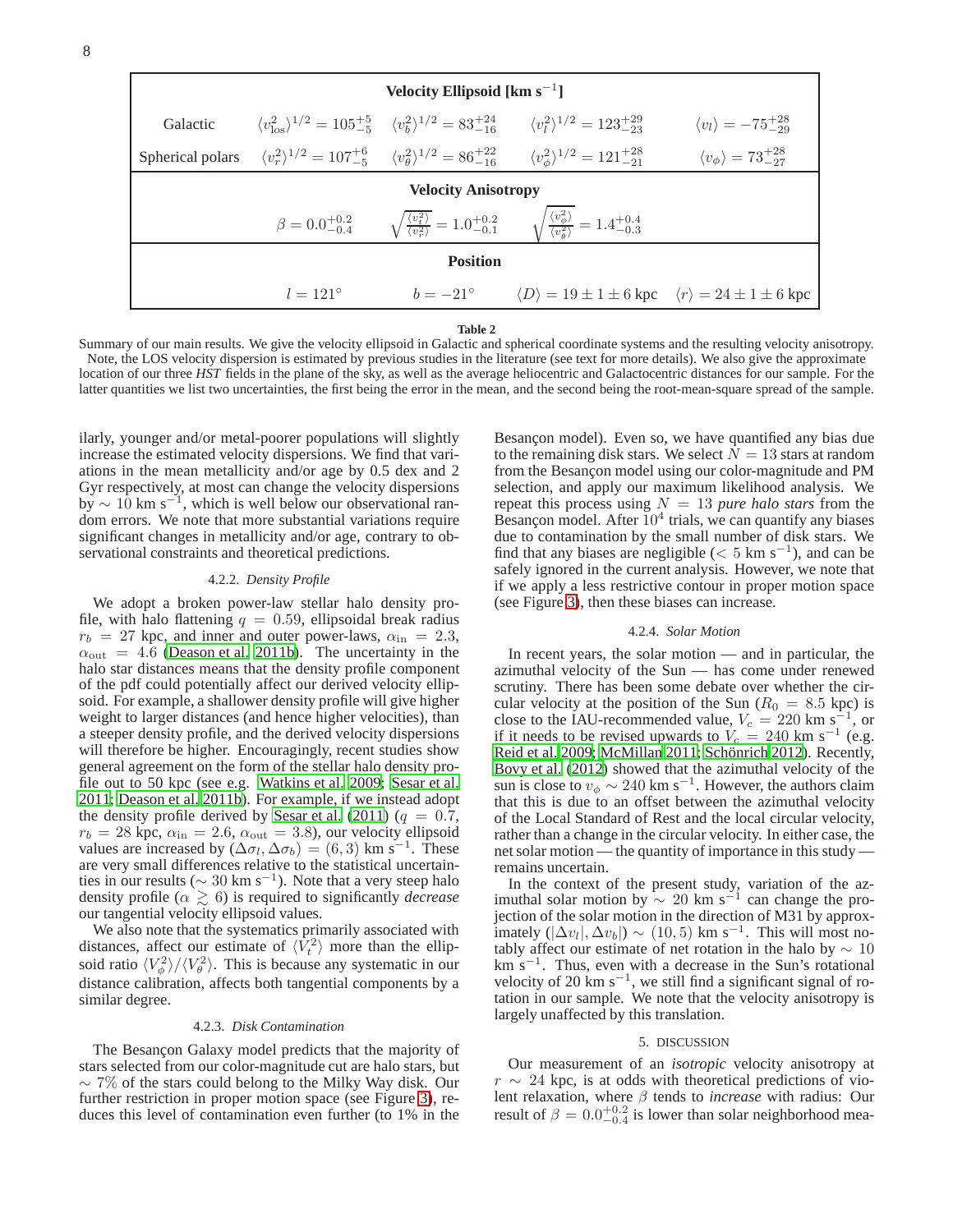

<span id="page-8-0"></span>**Figure 8.** Velocity anisotropy as a of function radius. The colored error bars show the estimates from nearby halo stars with full 3D veloc-ity measurements [\(Bond et al. 2010:](#page-10-6) B10; [Smith et al. 2009](#page-10-5): S09), and distant ( $D \gtrsim 10$  kpc) halo stars with LOS velocity measurements [\(Sirko et al. 2004](#page-10-8): S04; [Deason et al. 2012a](#page-10-9): D12; [Kafle et al. 2012](#page-10-10): K12). The red error bar shows our measure from  $N = 13$  halo stars with PM measurements in the radial range  $18 \le r/\text{kpc} \le 30$ . The blue shaded region indicates the approximate radial range of the 'break radius' in the Milky Way stellar halo ( $16 \lesssim r/\text{kpc} \lesssim 26$ : [Deason et al. 2011b\)](#page-10-39).

surements by  $\sim 3\sigma$ . In this section, we discuss some possible explanations for this surprising result.

### 5.1. *Global Substructure: A Galactic Shell?*

In Figure [8](#page-8-0) we show velocity anisotropy as a function of radius, based on various estimates from the literature. When our results are compared to solar neighborhood measures of  $\beta$ at smaller radii, and LOS velocity estimates at larger radii, we begin to see that the velocity anisotropy may have a 'dip' at  $r \sim 20$  kpc, rather than a constant or continuous decline. Furthermore, the location of this possible dip is coincident with a break in the stellar halo density: [Deason et al. \(2011b](#page-10-39)) (see also [Sesar et al. 2011;](#page-10-43) [Watkins et al. 2009\)](#page-10-42) find that the stellar halo density profile declines more rapidly beyond a break radius of  $r \sim 16 - 26$  kpc. The origin of this break radius is still uncertain: [Deason et al. \(2013\)](#page-10-45) recently suggested that the break radius in the Milky Way may be due to a shell-type structure built up from the aggregation of accreted stars at apocenter. However, [Beers et al. \(2012](#page-10-46)) claim that the break radius signifies a transition between two halo populations of different origin (see discussion below). In the former scenario, the kinematic signature of a shell — a predominance of tangential motion at the turn-around radius, plus a cold radial velocity dispersion — is intriguingly similar to the apparent 'dip' in velocity anisotropy that we observe. At present, the evidence for a rise again in velocity anisotropy beyond  $r \sim 30$  kpc, relies solely on LOS velocities, where the derived anisotropy is intimately linked to the assumptions of the halo potential. Therefore, it is important to independently determine the tangential motion of halo stars *beyond* the break radius in order to confirm/falsify the apparent dip in anisotropy.

It is possible that some of our halo stars belong to the "TriAnd" overdensity. This structure subtends an area of at least  $50° \times 60°$  in the constellations of Triangulum and Andromeda, and is located at a similar distance to our halo sample (16  $\lesssim D/\text{kpc} \lesssim 25$ , [Rocha-Pinto et al. 2004](#page-10-47); [Majewski et al. 2004;](#page-10-48) [Martin et al. 2007\)](#page-10-49). The nature of TriAnd has been debated in the literature; [Rocha-Pinto et al.](#page-10-47) [\(2004\)](#page-10-47) (see also [Majewski et al. 2004](#page-10-48)) propose either a bound core of a very dark matter dominated dwarf or a portion of a tidal stream, while Johnston et al. (2012) suggest that TriAnd is an apogalactian piece of a disrupted dwarf galaxy. The conclusions we draw here are most consistent with this last interpretation.

## 5.2. *Stellar Halo Formation Mechanism: In-Situ Stars?*

In recent years, an additional formation mechanism for halo stars has been put forward. Studies based on hydrodynamical cosmological simulations suggests that halo stars can form *in-situ* from gas in the parent galaxy in addition to formation in external dwarf galaxies and then subsequent accretion [\(Zolotov et al. 2009;](#page-10-50) [Font et al. 2011\)](#page-10-51). [McCarthy et al.](#page-10-52) [\(2012\)](#page-10-52) showed that these in-situ stars can have significant prograde rotation and therefore increased tangential pressure support from angular momentum. Therefore, this alternative formation mechanism for halo stars could also explain the more tangentially biased halo star orbits. However, this does not explain why the orbits of halo stars in the solar neighborhood — presumably where *in-situ* stars are more dominant over accreted stars — have such strongly radial orbits.

# 5.3. *A Cold Stream?*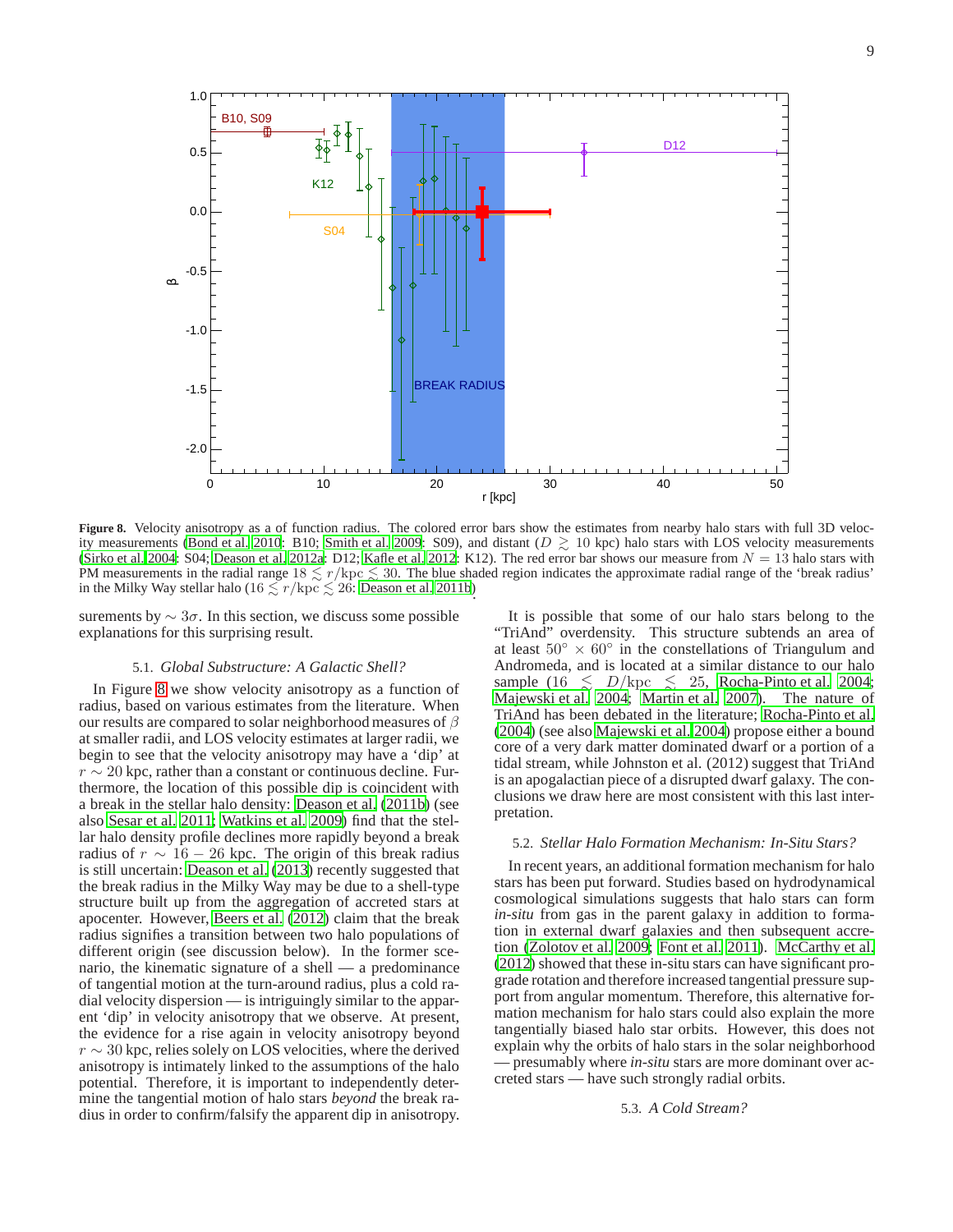Finally, our sample of halo stars is small  $(N = 13)$  and covers a narrow FOV, so we cannot reject the possibility that our results are biased by local substructure. However, we do not find any obvious clustering of our sample in PM space, so it seems unlikely that the majority of our halo stars belong to a common stream. Furthermore, the agreement of our results with studies using LOS velocities in a similar radial regime but different directions on the sky, suggests that the isotropic velocity anisotropy derived here is a true global property.

## 5.4. *Halo Rotation*

We find a significant signal of prograde rotation in our halo sample, with  $\langle v_{\phi} \rangle \sim 70$  km s<sup>-1</sup>. As mentioned above, this signal could be due to the presence of a shell-type structure in this radial regime, or the halo could have a net rotation — perhaps due to the influence of stars born *in-situ*. Previous work on the rotation of halo populations have found contrasting results. [Frenk & White \(1980\)](#page-10-53) and [Zinn \(1985\)](#page-10-54) found evidence of net prograde rotation in the Milky Way globular cluster population (with  $\langle v_{\phi} \rangle \simeq 50 - 60$  km s<sup>-1</sup>). More recently, [Deason et al.](#page-10-41) [\(2011a\)](#page-10-41) find that BHB stars with  $[Fe/H] > -2$ have a net streaming motion of  $\langle v_{\phi} \rangle \sim 50$  km s<sup>-1</sup> in a similar radial range to this study. However, [Carollo et al. \(2010\)](#page-10-7) claim that their sample of outer ( $D > 15$  kpc) halo stars have a net *retrograde* rotation with  $v_{\phi} \sim -80$  km s<sup>-1</sup> (but see Schönrich et al. 2011).

It is clear that a confused picture surrounds the rotational properties of the halo. This is something we hope to address in the future with additional *HST* fields.

### 5.5. *Future Work*

The above discussion illustrates the importance of measuring the radial velocity anisotropy profile in order to understand the formation mechanism of the stellar halo. We hope to extend this present study to multiple *HST* fields with longbaseline multi-epoch photometry. This will enable us to move beyond small number statistics, cover a wider area on the sky, and probe further out into the stellar halo. Studies using LOS velocity measurements rely on assumptions of the halo potential and are limited to within  $r \lesssim 30 - 40$  kpc: using PMs, we can more directly measure the tangential motion of halo stars. Furthermore, the depth of the *HST* fields allows us to study MS stars; the dominant population of the stellar halo. Current spectroscopic studies and the upcoming *Gaia* mission (with magnitude limit  $V < 20$ ) are limited to intrinsically bright halo stars, such as BHB or RGB stars, which may not be unbiased tracers.

Finally, an *independent* measure of velocity anisotropy is vital in order to derive the mass profile of our Galaxy. Recently, [Deason et al. \(2012b\)](#page-10-56) found that the radial velocity dispersion of halo stars declines rapidly at large radii. At present, the degeneracy between tracer density, anisotropy and halo mass cannot be disentangled. However, a measure of the tangential motion of these distant halo stars will allow us to address whether or not this cold radial velocity dispersion is due to a shift in pressure from radial to tangential components. Our method, using multi-epoch *HST* images, may be the *only* way to measure velocity anisotropy at these large distances. The upcoming *Gaia* mission will measure proper motions for an unprecedented number of halo stars with  $V < 20$ , and will likely revolutionize our understanding of the inner stellar halo. However, even with bright halo tracers (e.g. BHB or Carbon stars), the PM accuracy of *Gaia*,  $\sigma_{\mu} \sim 0.3$  mas yr<sup>-1</sup>

 $(\sigma_V \sim 140 \text{ km s}^{-1} \text{ at } D \sim 100 \text{ kpc})$ , will be unable to accurately constrain the tangential motion of very distant halo stars.

The PM accuracies achievable with just a few orbits of *HST* time (see Table [1\)](#page-2-1), are well below the halo velocity dispersion, even at  $D = 100$  kpc. Therefore, PM accuracy is no impediment at all for studies of this kind. However, the small FOV of *HST* means that there are only a handful of halo stars per field. Therefore, to find the rarer stars that are at larger distances than the mean for our sample ( $\langle r \rangle \sim 24$  kpc), *many* fields need to be observed.

### 6. CONCLUSIONS

We derive proper motions (PMs) for  $N = 13$  Milky Way halo stars from three *HST*/ACS fields with long baseline (5- 7 years), multi-epoch photometry. The unprecedented accuracy of these PM measurements ( $\sigma_{\mu} \sim 0.05$  mas yr<sup>-1</sup>) allows us to derive the tangential velocity ellipsoid of halo stars between  $18 \le r/\text{kpc} \le 30$ . Until now, measurements of the tangential motion of halo stars have been restricted to within  $D < 10$  kpc. This study is the first step towards measuring the halo velocity ellipsoid of the stellar halo beyond the solar neighborhood, independently of any assumptions regarding the underlying halo potential. We summarize our conclusions as follows:

(1) We select  $N = 23$  candidate halo stars from three *HST*/ACS fields centered on M31. These stars are selected from the halo MSTO region of the CMD. The individual PMs are extracted from the multi-epoch *HST* photometry. Inspection of the proper motions of these stars shows that nine belong to M31, and one is a possible Milky Way disk star. The selected halo stars have magnitudes ranging from  $21.5 < m_{\text{F814W}} < 24.5$  and are MS and/or RGB stars near the MSTO. The distances to these stars are calibrated from stellar isochrones applicable to an old, metal-poor halo population.

(2) We devise a maximum likelihood routine to derive the tangential velocity ellipsoid of these halo stars. We measure PMs for individual stars, but not their distance or radial velocities. Therefore, our determination of the velocity ellipsoid is statistical in nature. We find velocity dispersions  $\sigma_b = 83^{+24}_{-16}$ statistical in nature, we find velocity dispersions  $\delta_b = \delta J_{-16}$ <br>km s<sup>-1</sup>,  $\sigma_l = 94^{+28}_{-18}$  km s<sup>-1</sup> and mean streaming motion,  $v_{l,0} = -75^{+28}_{-29}$  km s<sup>-1</sup>. In the distance range of the halo star sample,  $18 \le r/\text{kpc} \le 30$ , the Galactic velocity components closely approximate the spherical coordinate system  $(v_{\phi} \sim -v_l \text{ and } v_{\theta} \sim v_b).$ 

(3) The tangential velocity components are combined with independent measures of the radial velocity dispersion ( $\sigma_r \sim$  $\sigma_{\text{los}} = 105 \pm 5 \text{ km s}^{-1}$ ) in this radial regime to estimate the velocity anisotropy of the stellar halo. We find approximate isotropy between radial and tangential velocity second moments with  $\beta = 0.0^{+0.2}_{-0.4}$ . This is in contrast to the strongly radial anisotropy of halo stars found in the solar neighborhood ( $\beta \sim 0.7$ ). The increased tangential relative to radial pressure has a significant contribution from angular momentum as  $\langle v_{\phi} \rangle \sim 70$  km s<sup>-1</sup>. We note that the more tangentially biased velocity anisotropy outside of the solar neighborhood is mainly due to a *decrease* in radial pressure (from 140 to 100 km s−<sup>1</sup> ), rather than a significant increase in tangential pressure.

(4) The radial anisotropy profile is poorly constrained, es-